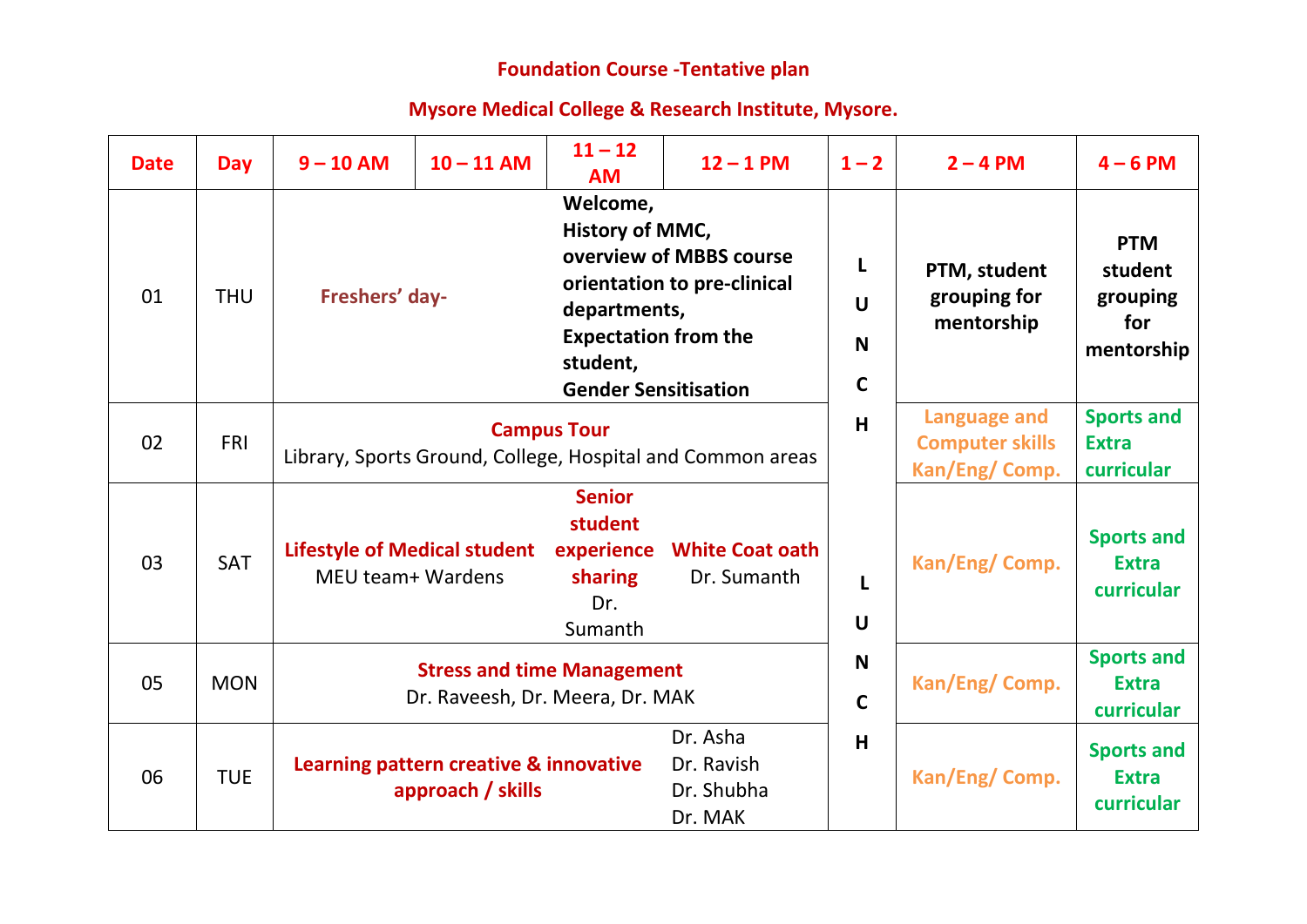| 07 | <b>WED</b> | Orientation to 1 <sup>st</sup> year M.B.B.S.<br>Dr. Parashuram, Dr. Revathi Devi, Dr. Meera |                  | Kan/Eng/ Comp.         | <b>Sports and</b><br><b>Extra</b><br>curricular |
|----|------------|---------------------------------------------------------------------------------------------|------------------|------------------------|-------------------------------------------------|
| 08 | <b>THU</b> | Doctor Role / Responsibility in society<br><b>AETCOM 1.1 panel Discussion</b>               |                  | Kan/Eng/ Comp.         | <b>Sports and</b><br><b>Extra</b><br>curricular |
| 09 | <b>FRI</b> | Dr. Hema<br><b>CBME and Alternate Health Systems</b><br>Dr. Manjunatha                      |                  | Kan/Eng/ Comp.         | <b>Sports and</b><br><b>Extra</b><br>curricular |
| 10 | SAT        | Field visit / Skill module<br>Community Medicine + Curriculum Committee+ Anaesthesia        |                  | <b>FV/Skill module</b> |                                                 |
| 14 | <b>WED</b> | <b>ATCOM Module 1.1</b>                                                                     |                  | Kan/Eng/ Comp.         | <b>Sports and</b><br><b>Extra</b><br>curricular |
| 15 | <b>THU</b> | 'I' DAY – Student activity and celebration of I Day                                         |                  |                        |                                                 |
| 16 | <b>FRI</b> | <b>Attitude &amp; Aptitude</b><br>Dr. Raveesh                                               |                  | Kan/Eng/ Comp.         | <b>Sports and</b><br><b>Extra</b><br>curricular |
| 17 | <b>SAT</b> | <b>Field visit / Skill Module</b>                                                           | L                | <b>FV/Skill module</b> |                                                 |
| 19 | <b>MON</b> | <b>Team work &amp; Leadership</b><br>Dr. Raveesh & Community Medicine & Surgery             | $\mathbf U$<br>N | Kan/Eng/ Comp.         | <b>Sports and</b><br><b>Extra</b><br>curricular |
| 20 | <b>TUE</b> | <b>Communication Skills - I</b><br>Dept. of Psychiatry & Dr. Sumanth                        | $\mathbf C$<br>H | Kan/Eng/ Comp.         | <b>Sports and</b><br><b>Extra</b><br>curricular |
| 21 | <b>WED</b> | <b>Communication Skills - II</b><br>Dept. of Psychiatry & Dr. Sumanth                       |                  | Kan/Eng/ Comp.         | <b>Sports and</b><br><b>Extra</b><br>curricular |